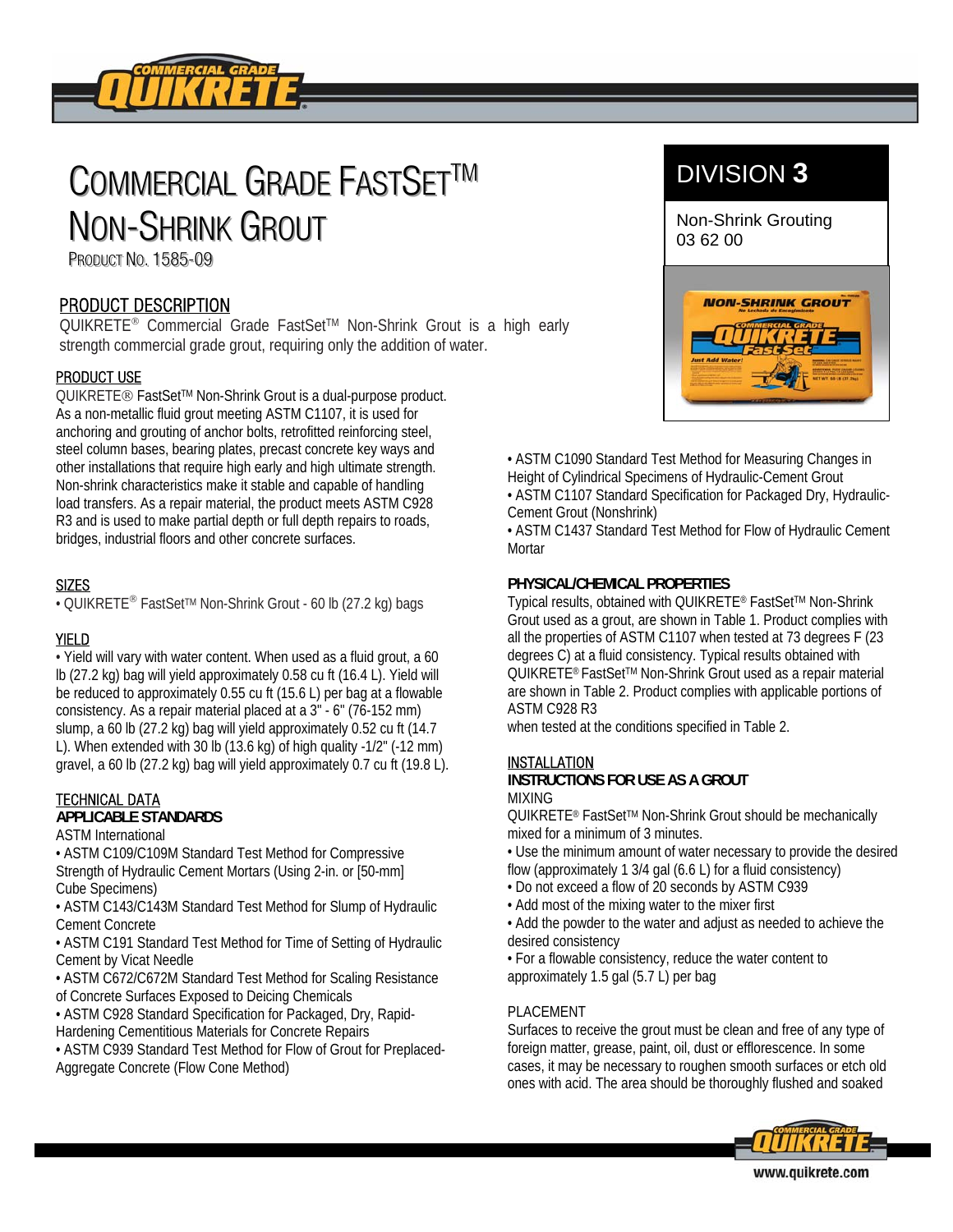with clean water prior to grouting, leaving no standing water. Place the grout quickly and continuously using light rodding to eliminate air bubbles.

#### CURING

A damp cure of at least 1 day is necessary to control the non-shrink characteristics and maintain strength levels.

#### WORKING TIME

When properly mixed to a fluid consistency, QUIKRETE® FastSet™ Non-Shrink Grout will fully comply with ASTM C1107 and retain a fluid consistency for 20 minutes at 70 degrees F (21 degrees C).

#### **TEMPERATURE**

Grout temperature should be maintained at 50 - 90 degrees F (10 - 32 degrees C) for best results. To achieve specified performance in accordance with ASTM C1107, maintain temperature as close to 70 degrees F (21 degrees C) as possible. Use cold water in hot weather and hot water in cold weather to achieve desired grout temperature. Do not pour grout if temperature is expected to go below 32 degrees F (0 degrees C) within a 12 hour period.

#### **INSTRUCTIONS FOR USE AS A REPAIR MORTAR**  MIXING

QUIKRETE® FastSet™ Non-Shrink Grout should be mechanically mixed for a minimum of 3 minutes. Use the minimum amount of water necessary to provide a slump of about 3" - 6" (76-152 mm). Add approximately 1 gal (3.8 L) of water to the mixer first. Add the powder to the water and adjust as needed to achieve the recommended consistency. For repairs deeper than 2" (51 mm), add 30 lb (13.6 kg) of high quality gravel with a top size of 1/2" (13 mm) or less to the mix. Mix water will vary depending on the dampness of the aggregate. Do not add more water than needed to achieve a slump of 3" - 6" (76 - 152 mm).

#### SURFACE PREPARATION

• Remove all spalled areas and areas of unsound concrete and patching

• The hole should have a vertical edge of 1/2" (12.7 mm) or more, formed by use of a pneumatic jackhammer or sawing. Holes should be chipped out to create a new, sound substrate

• After the chipping process is completed, the repair area must be cleaned by water blasting or other suitable method

• Dampen holes with clean water before patching. No puddles of water should be left in the hole

#### PLACEMENT

• The hole should be filled by placing material full depth, from one end to the other to eliminate part depth lifts between batches

• Consolidate the material in the hole by hand tamping or chopping with a shovel. This is particularly important around the edges

• Screed and finish patches with hand tools to create a surface finish equivalent to the existing slab finish

#### **CURING**

No special curing procedures are required. Curing at ambient conditions is preferable.

# WARRANTY

The QUIKRETE® Companies warrant this product to be of merchantable quality when used or applied in accordance with the instructions herein. The product is not warranted as suitable for any purpose or use other than the general purpose for which it is intended. Liability under this warranty is limited to the replacement of its product (as purchased) found to be defective, or at the shipping companies' option, to refund the purchase price. In the event of a claim under this warranty, notice must be given to The QUIKRETE® Companies in writing. This limited warranty is issued and accepted in lieu of all other express warranties and expressly excludes liability for consequential damages.

| TABLE 1 QUIKRETE® FASTSET™ NON-SHRINK GROUT TESTED AS A GROUT |                     |                     |                     |  |
|---------------------------------------------------------------|---------------------|---------------------|---------------------|--|
| Consistency                                                   | Fluid               | Flowable            | <b>Plastic</b>      |  |
| Approximate water content per bag                             | 1 3/4 gal (6.6 L)   | 1 1/2 gal (5.7 L)   | 1 1/4 gal (4.7 L)   |  |
| Flow, ASTM C939                                               | 20 - 30 sec         |                     |                     |  |
| Flow, at 5 drops, ASTM C1437                                  |                     | $125 - 145$         | $100 - 125$         |  |
| Working time                                                  | About 20 min        | About 15 min        | About 15 min        |  |
| Setting time Final, ASTM C191                                 | $20 - 45$ min       | $20 - 45$ min       | $20 - 45$ min       |  |
| Compressive strength, ASTM C109                               |                     |                     |                     |  |
| 3 hours after set                                             | 2000 psi (13.8 MPa) | 2500 psi (17.2 MPa) | 3000 psi (20.7 MPa) |  |
| 24 hours                                                      | 4000 psi (27.6 MPa) | 4500 psi (31 MPa)   | 5000 psi (34.5 MPa) |  |
| 7 days                                                        | 5000 psi (34.5 MPa) | 5500 psi (37.9 MPa) | 6000 psi (41.4 MPa) |  |
| 28 days                                                       | 6500 psi (44.8 MPa) | 7500 psi (51.7 MPa) | 8000 psi (55.2 MPa) |  |
| Slant shear bond strength, ASTM C928                          |                     |                     |                     |  |
| 1 day                                                         | 1000 psi (6.9 MPa)  | 1000 psi (6.9 MPa)  | 1000 psi (6.9 MPa)  |  |
| 7 days                                                        | 1500 psi (10.3 MPa) | 1500 psi (10.3 MPa) | 1500 psi (10.3 MPa) |  |
| Height change, ASTM C1090                                     |                     |                     |                     |  |
| 1, 3, 7 and 28 days                                           | $0 - 0.2%$          | $0 - 0.2%$          | $0 - 0.2%$          |  |
|                                                               |                     |                     |                     |  |

www.quikrete.com

**31111K**